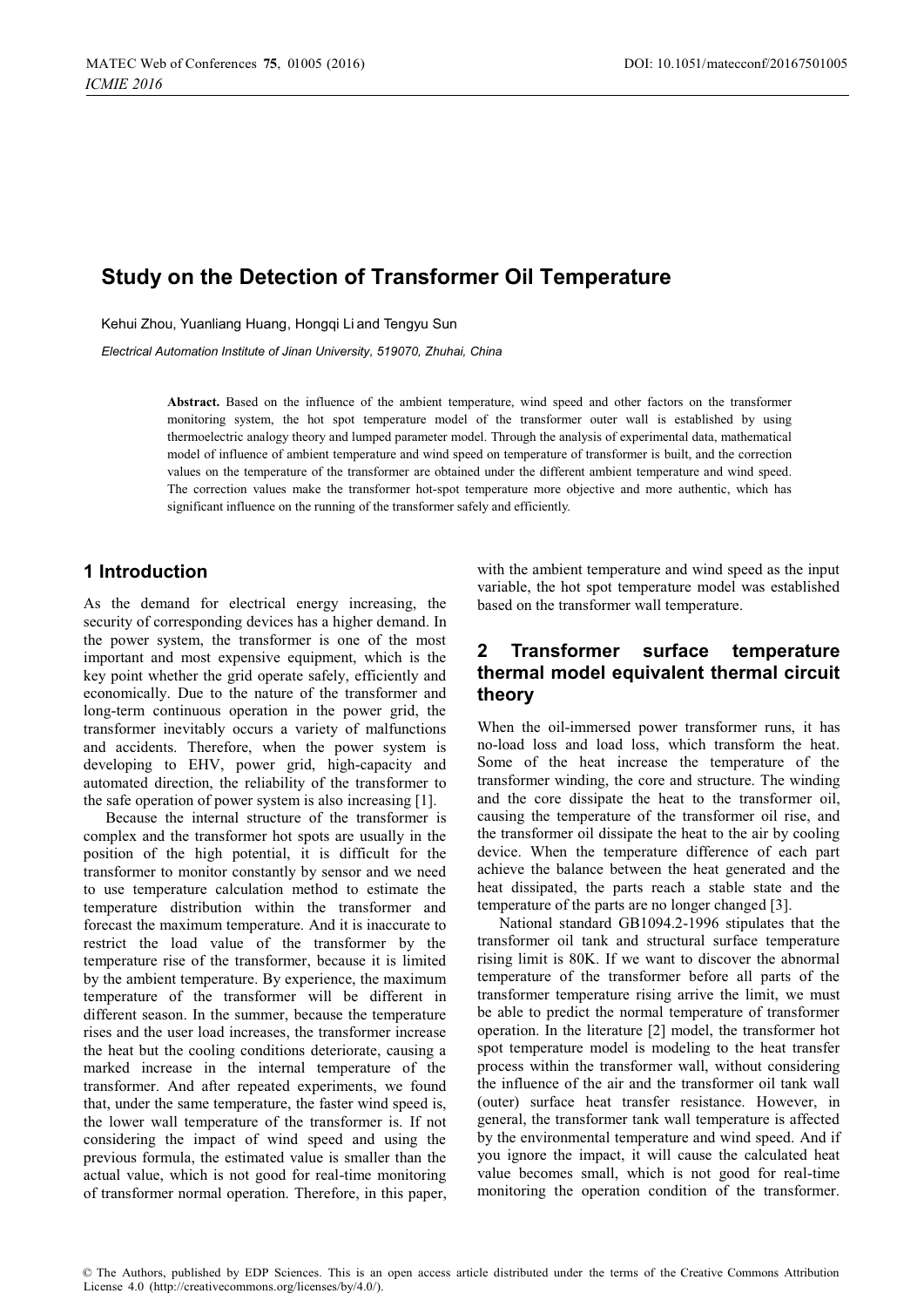Therefore, the transformer tank wall temperature model in the paper considers the environmental factors.

According to heat transfer theory, the actual cooling structure of the transformer is refined, thinking that total thermal resistance is composed of four resistance in series. They are respectively thermal resistance  $R_1$  of transformer oil, heat transfer resistance  $R_2$  of the transformer oil and the tank wall (inside) surface, thermal resistance  $R_3$  of the transformer tank wall and heat transfer resistance  $R_4$  of air and transformer tank wall (outer) surface.

Temperature measuring point is located between  $R_3$ and *R*4, and the ratio of the temperature difference between measuring point temperature *θmeas* and ambient temperature  $\theta_{amb}$  to the temperature difference between top oil temperature  $\theta_{oil}$  and ambient temperature  $\theta_{amb}$  is similar to the relationship of the partial pressure in the circuit. And compared with the transformer oil heat capacity, the transformer tank wall heat capacity, the thermal boundary layer heat capacity between transformer oil and the tank wall (inside) and the thermal boundary layer heat capacity between air and the transformer tank wall (outer) are very small, so the three heat capacities are ignored. Heat of transformer is from core loss  $q_{Fe}$  and winding copper loss  $q_{Cu}$  and  $C_{oil}$  represents the transformer oil heat capacity. So, the transformer surface temperature model equivalent circuit is shown in Figure 1.



Figure 1. The transformer surface temperature model equivalent circuit

$$
q_{Fe} + q_{Cu} = (1+\beta)C_{ol} \frac{d\theta_{meas}}{dt} - \beta C_{ol} \frac{d\theta_{amb}}{dt} + \frac{1}{R}[(1+\beta)(\theta_{meas} - \theta_{amb})]^{\frac{1}{n}}
$$
\n(1)

wherein, *θmeas* is transformer surface temperature measurements; *R* is the total resistance,  $R=R_1+R_2+R_3+R_4$ . proportionality coefficient  $\beta = (R_1 + R_2 + R_3)/R_4$ .

Generally, the value of *n* is between 0.8 and 1.0. To derive conveniently, *n* is 1 in the paper.

Transformer core loss is proportional to the square of the voltage and taking into account the basically constant voltage in the operation of transformer, the core loss is constant, so  $q_{Fe} = K_{Fe}$ . Transformer winding copper loss is proportional to the square of the current, so  $q_{Cu} = K_{Cu}l^2$ .

Therefore, the transformer surface temperature prediction model is:

$$
\theta_{\text{max}}[k] = \frac{T_0}{T_0 + \Delta t} \theta_{\text{max}}[k-1] + \frac{\Delta t + \beta(T_0 + \Delta t)}{(1+\beta)(T_0 + \Delta t)} \theta_{\text{max}}[k] - \frac{\beta T_0}{(1+\beta)(T_0 + \Delta t)} \theta_{\text{max}}[k-1] + \frac{\Delta t R K_{\text{ex}}}{(1+\beta)(T_0 + \Delta t)} I^2[k] + \frac{\Delta t R K_{\text{ex}}}{(1+\beta)(T_0 + \Delta t)}
$$
\n(2)

wherein,  $T_0$  is the time constant of the transformer top oil temperature ( $T_0=R\mathbb{C}_{oil}$ ),  $\Delta t$  is the sampling interval,  $\theta_{meas}^{[k]}$ 

is the tank wall surface temperature of the k-th sampling point.  $\theta_{amb}^{[k]}$  is the environment temperature of the k-th sampling point.  $I^{[k]}$  is the primary current RMS of k-th sampling point [4].

# **3 Experimental analysis and modeling of the inner and outer wall temperature of the transformer**

To further study the correlation of the inner wall surface temperature and ambient temperature and wind speed, the paper carried out the following experiment.

When the ambient temperature is  $23^{\circ}$ C,  $25^{\circ}$ C or  $29^{\circ}$ C, we respectively measure the relationship between inner wall temperature and outer wall temperature in the no wind, first-class wind, second-class wind and third-class wind. Part of experimental data is shown in Table 1.

**Table 1**. Experimental data (part).

| wind<br>speed | ambient<br>temperature(°C)                              | hot spot<br>temperature(°C) | 99 | 95 | 90 | 85 | 80 | 75              | 70 | 65 | 60 | 55                                                             | 50                                                                                     |
|---------------|---------------------------------------------------------|-----------------------------|----|----|----|----|----|-----------------|----|----|----|----------------------------------------------------------------|----------------------------------------------------------------------------------------|
| 0             | 29°C                                                    | IT                          | 99 | 95 | 90 | 85 | 80 | 75              | 70 | 65 | 60 | 55                                                             | 50                                                                                     |
|               |                                                         | OT                          | 94 | 90 | 85 | 81 | 76 | 72              | 67 | 62 | 58 | 53                                                             | 49                                                                                     |
|               | $25^{\circ}$ C                                          | IT                          | 97 | 93 | 88 | 84 | 78 | 73              | 68 | 63 | 58 | 53                                                             | 49                                                                                     |
|               |                                                         | $\overline{or}$             | 87 | 83 | 79 | 75 | 71 | 68              | 63 | 58 | 54 | 49                                                             | 46                                                                                     |
|               | $23^{\circ}$ C                                          | IT                          | 96 | 93 | 88 | 83 | 77 | 74              | 67 | 62 | 58 | 53                                                             | 48                                                                                     |
|               |                                                         | <b>OT</b>                   | 85 | 81 | 77 | 73 | 70 | 66              | 61 | 57 | 53 | 48                                                             | 45                                                                                     |
|               | $29^{\circ}$ C                                          | IT                          | 99 | 94 | 89 | 84 | 78 | 73              | 68 | 63 | 59 | 53                                                             | 48<br>47<br>47<br>43<br>48<br>41<br>47<br>48<br>47<br>43<br>49<br>40<br>46<br>46<br>47 |
|               |                                                         | OT                          | 78 | 75 | 73 | 70 | 65 | 61              | 58 | 54 | 51 | 48                                                             |                                                                                        |
| 1             |                                                         | IT                          | 95 | 90 | 86 | 81 | 76 | 72              | 67 | 62 | 57 | 52                                                             |                                                                                        |
|               | $25^{\circ}$ C<br>$23^{\circ}$ C                        | OT                          | 72 | 69 | 66 | 62 | 59 | 55              | 52 | 49 | 46 | 44                                                             |                                                                                        |
|               |                                                         | IT                          | 96 | 93 | 89 | 84 | 79 | 74              | 69 | 64 | 58 | 54                                                             |                                                                                        |
|               |                                                         | OT                          | 72 | 68 | 65 | 61 | 58 | 54              | 51 | 47 | 44 | 42                                                             |                                                                                        |
| 2             |                                                         | IT                          | 96 | 92 | 87 | 83 | 78 | 73              | 67 | 63 | 57 | 53                                                             |                                                                                        |
|               | $29^{\circ}$ C                                          | OT                          | 80 | 77 | 74 | 71 | 67 | 64              | 60 | 56 | 53 | 49                                                             |                                                                                        |
|               | $25^{\circ}$ C                                          | IT                          | 96 | 92 | 87 | 83 | 78 | 73              | 67 | 63 | 57 | 53                                                             |                                                                                        |
|               |                                                         | <b>OT</b>                   | 70 | 68 | 64 | 62 | 57 | 55              | 51 | 49 | 45 | 44                                                             |                                                                                        |
|               | $23^{\circ}$ C                                          | IΤ                          | 98 | 94 | 89 | 85 | 80 | 74              | 69 | 65 | 60 | 54<br>41<br>50<br>47<br>52<br>42<br>44<br>54<br>49<br>41<br>40 |                                                                                        |
|               |                                                         | OT                          | 69 | 65 | 61 | 57 | 54 | 50              | 47 | 45 | 43 |                                                                |                                                                                        |
|               | $29^{\circ}$ C                                          | IT                          | 99 | 95 | 89 | 84 | 79 | 73              | 69 | 62 | 55 |                                                                |                                                                                        |
|               |                                                         | OT                          | 80 | 76 | 72 | 68 | 64 | 59              | 56 | 53 | 50 |                                                                |                                                                                        |
| 3             | $25^{\circ}$ C                                          | īΤ                          | 95 | 91 | 85 | 81 | 77 | $\overline{71}$ | 66 | 62 | 57 |                                                                |                                                                                        |
|               |                                                         | OT                          | 70 | 67 | 64 | 61 | 57 | 53              | 50 | 47 | 46 |                                                                |                                                                                        |
|               | $23^{\circ}$ C                                          | IΤ                          | 98 | 94 | 88 | 84 | 79 | 74              | 70 | 64 | 58 |                                                                |                                                                                        |
|               |                                                         | OT                          | 69 | 65 | 61 | 58 | 55 | 51              | 47 | 44 | 42 |                                                                |                                                                                        |
| <b>Notes</b>  | IT: Inside temperature(°C), OT: Outside temperature(°C) |                             |    |    |    |    |    |                 |    |    |    |                                                                |                                                                                        |

After the experimental data for proper treatment, we do curves fitting by Matlab in different ambient temperatures  $\theta_{amb}$  and wind speeds *v*. When the ambient temperature is  $25^{\circ}$ C, relationship between the inner and outer walls temperature of the transformer in different wind speed is shown in Figure 2.

In Figure 2, the fitting functions are:

Wind speed is 0:

*y*=1.18153*x*ˉ5.64184

Wind speed is 1: *y*=1.5384*x*ˉ14.9263

Wind speed is 2:

*y*=1.6691*x*ˉ19.8906

Wind speed is 3:

*y*=1.62*x*ˉ17.2363

According to Figure 2 and the fitting functions, when the ambient temperature and the inner temperature of the transformer are constant values, different wind speed has different influence on the outer wall temperature of the transformer. The faster wind speed is, the greater the slope of the curve is. Therefore, it is better to estimate winding hot spot temperature when the heat transfer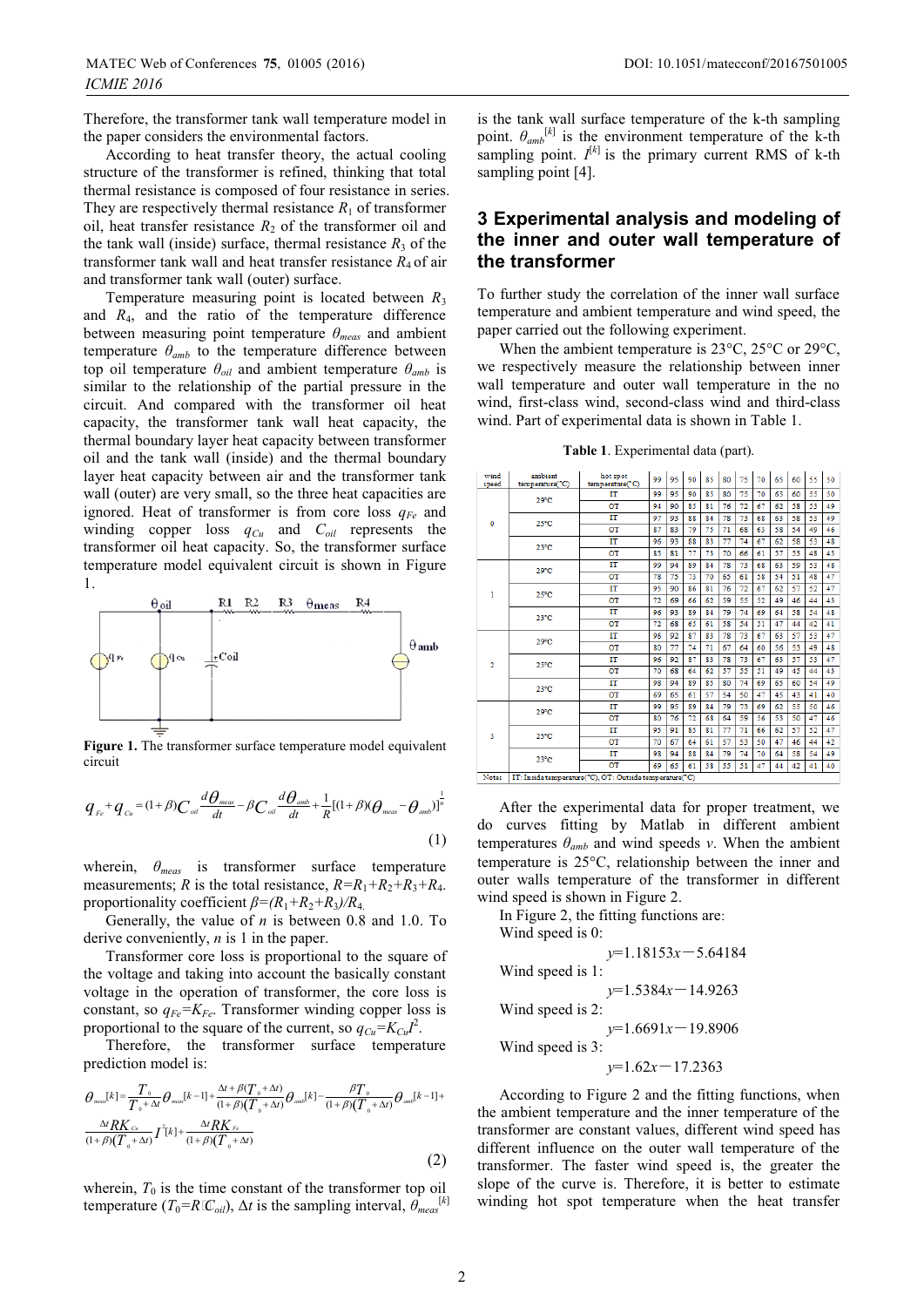resistance  $R_4$  of air and transformer tank wall (outer) surface are considered.



**Figure 2.** When the ambient temperature is  $25^{\circ}$ C, relationship between the inner and outer walls temperature of the transformer in different wind speed

When the ambient temperature is  $29^{\circ}$ C, relationship between the inner and outer walls temperature of the transformer in different wind speed is shown in Figure 3.



**Figure 3.** When the ambient temperature is  $29^{\circ}$ C, relationship between the inner and outer walls temperature of the transformer in different wind speed

In Figure 3, the fitting functions are: Wind speed is 0: *y*=1.08753*x*ˉ2.89908 Wind speed is 1: *y*=1.5123*x*ˉ20.0422 Wind speed is 2: *y*=1.4515*x*ˉ19.8711 Wind speed is 3: *y*=1.52*x*ˉ19.9018

Compared with  $25^{\circ}$ C, when the ambient temperature is 29°C, the temperature difference values between inner wall and outer wall become smaller. So, when the inner wall temperature of the transformer is constant value, the higher ambient temperature is, the higher outer wall temperature of the transformer is. What's more, the wind has small influence on heat dissipation.

When the ambient temperature is  $23^{\circ}$ C, relationship between the inner and outer walls temperature of the transformer in different wind speed is shown in figure 4.



**Figure 4.** when the ambient temperature is  $23^{\circ}$ C, relationship between the inner and outer walls temperature of the transformer in different wind speed

In Figure 4, the fitting functions are: Wind speed is 0: *y*=1.21657*x*ˉ6.55123 Wind speed is 1: *y*=1.49184*x*ˉ8.32535 Wind speed is 2: *y*=1.61694*x*ˉ9.80792 Wind speed is 3: *y*=1.58742*x*ˉ8.87181

The overall situation of  $23^{\circ}$ C is similar with  $25^{\circ}$ C, but when the wind speed is faster, the effect on heat dissipation is better in the situation.

#### **4 Improved transformer hot spot temperature model**

According to the experimental data, when the wind speed is constant value, if ambient temperatures are different, the inner and outer wall temperature difference will be different. It can tell us the change of ambient temperature has a great influence on the change of outer walls temperature. Similarly, wind speed also has obvious influence on the outer wall temperature. Therefore, based on the original model of literature [2], we need add the correction value of the influence on ambient temperature and wind speed, which is the temperature difference between the inner and outer wall.

When there is no wind, for example, according to the experimental data, the different temperatures of inner and outer wall are obtained in the different ambient temperatures, which is shown in Table 2.

According to Table 2, under condition of no wind, the fitting functions of the outer wall temperature and correction value are:(outer wall temperature: *x*, correction value: Δ*T*˅